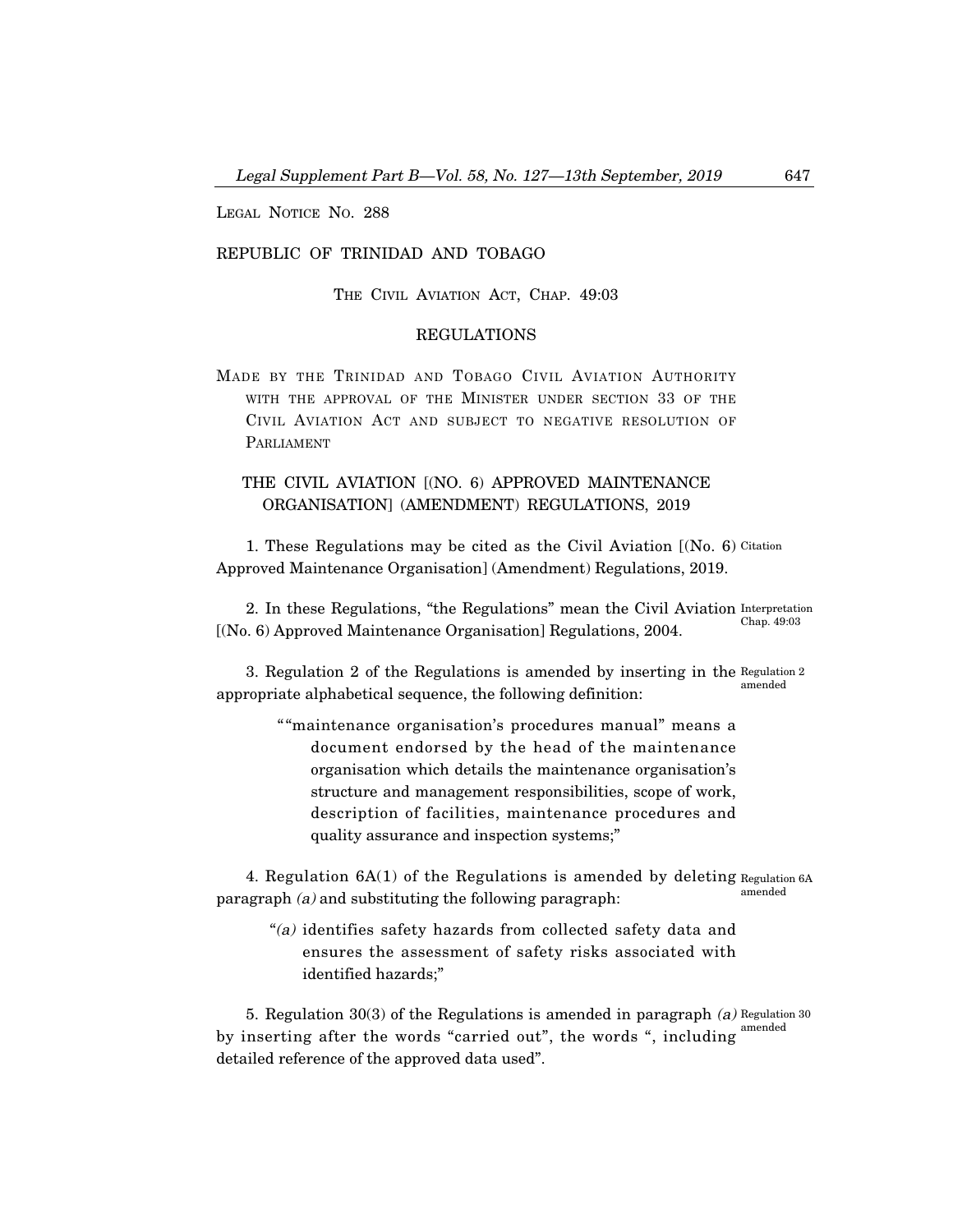# 648 Civil Aviation [(No. 6) Approved Maintenance Organisation] (Amendment) Regulations, 2019

6. The Regulations are amended by revoking Schedule 1A and substituting the following schedule: Regulation 1A amended

### "SCHEDULE 1A

[Regulation 6A(1)(e)]

# FRAMEWORK FOR A SAFETY MANAGEMENT SYSTEM (SMS)

The following are the minimum standards for a Safety Management System (SMS). An SMS is a management system for the management of safety by a service provider organisation.

In this schedule, "service provider" means an "Approved Maintenance Organisation".

## GENERAL

This schedule specifies the framework for the implementation and maintenance of an SMS. The framework comprises four components and twelve elements as the minimum requirements for SMS implementation.

### **CONTENTS**

- 1. Safety policy and objectives
- 1.1 Management commitment
- 1.2 Safety accountability and responsibilities
- 1.3 Appointment of key safety personnel
- 1.4 Coordination of emergency response planning
- 1.5 SMS documentation
- 2. Safety risk management
- 2.1 Hazard identification
- 2.2 Safety risk assessment and mitigation
- 3. Safety assurance
- 3.1 Safety performance monitoring and measurement
- 3.2 The management of change
- 3.3 Continuous improvement of the SMS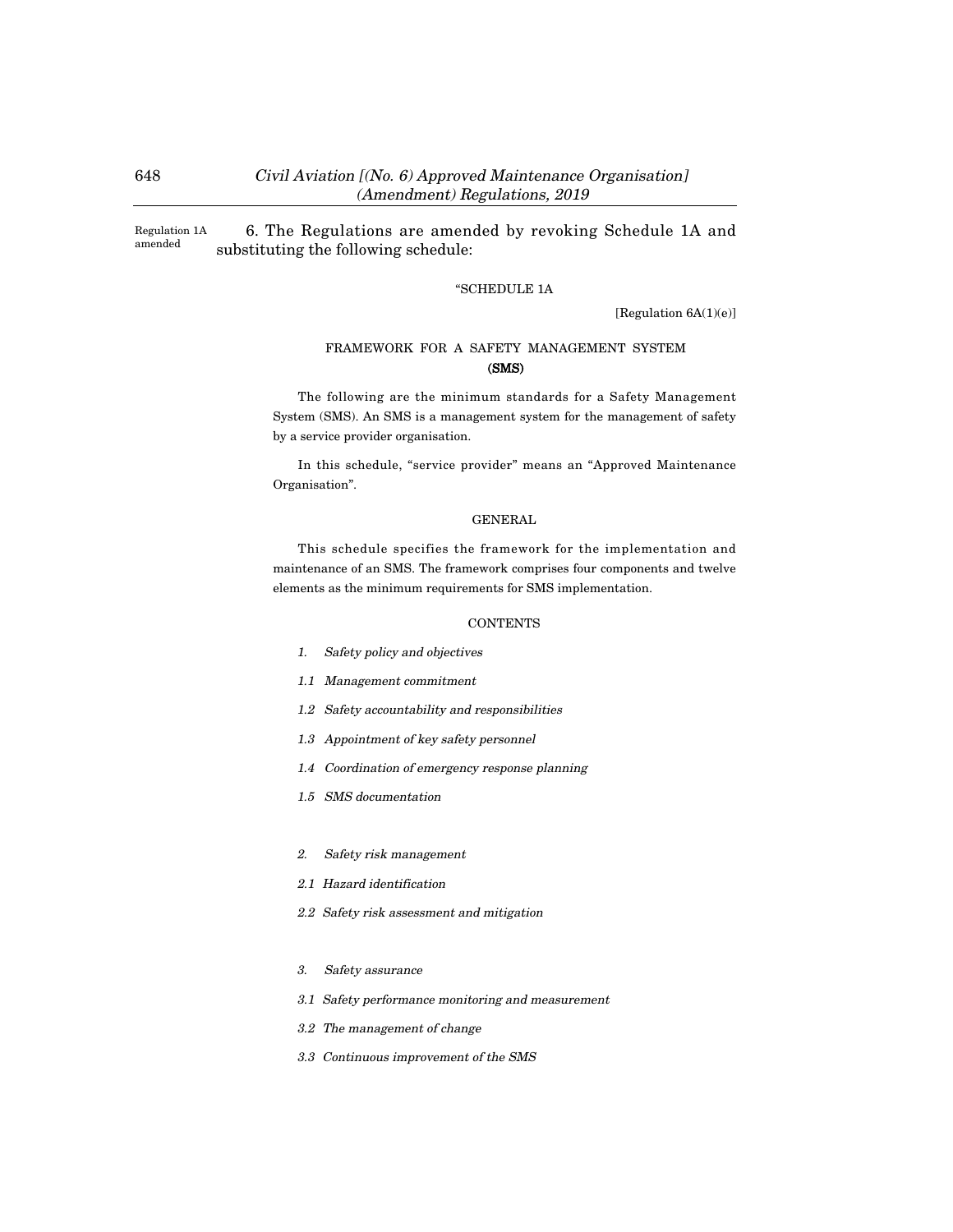- 4. Safety Promotion
- 4.1 Training and education
- 4.2 Safety communication

## 1. Safety policy and objectives

1.1 Management commitment

1.1.1 The service provider shall define its safety policy in accordance with international and national requirements. The safety policy shall–

- (a) reflect organisational commitment regarding safety, including the promotion of a positive safety culture;
- (b) include a clear statement about the provision of the necessary resources for the implementation of the safety policy;
- $(c)$  include safety reporting procedures;
- (d) clearly indicate which types of behaviours are unacceptable related to the service provider's aviation activities and include the circumstances under which disciplinary action would not apply;
- (e) be signed by the accountable executive of the organisation;
- (f) be communicated, with visible endorsement, throughout the organisation; and
- (g) be periodically reviewed to ensure that it remains relevant and appropriate to the service provider.

1.1.2 Taking due account of its safety policy, the service provider shall define safety objectives, guidance for which is provided in the applicable Trinidad and Tobago Civil Aviation Authority (TTCAA) Advisory Circular.

The safety objectives shall–

- (a) form the basis for safety performance monitoring and measurement as required by 3.1.2;
- (b) reflect the service provider's commitment to maintaining or continuously improving the overall effectiveness of the SMS;
- $(c)$  be communicated throughout the organisation; and
- (d) be periodically reviewed to ensure that they remain relevant and appropriate to the service provider.
- 1.2 Safety accountability and responsibilities

The service provider shall–

(a) identify the accountable executive who, irrespective of other functions, is accountable on behalf of the organisation for the implementation and maintenance of an effective SMS;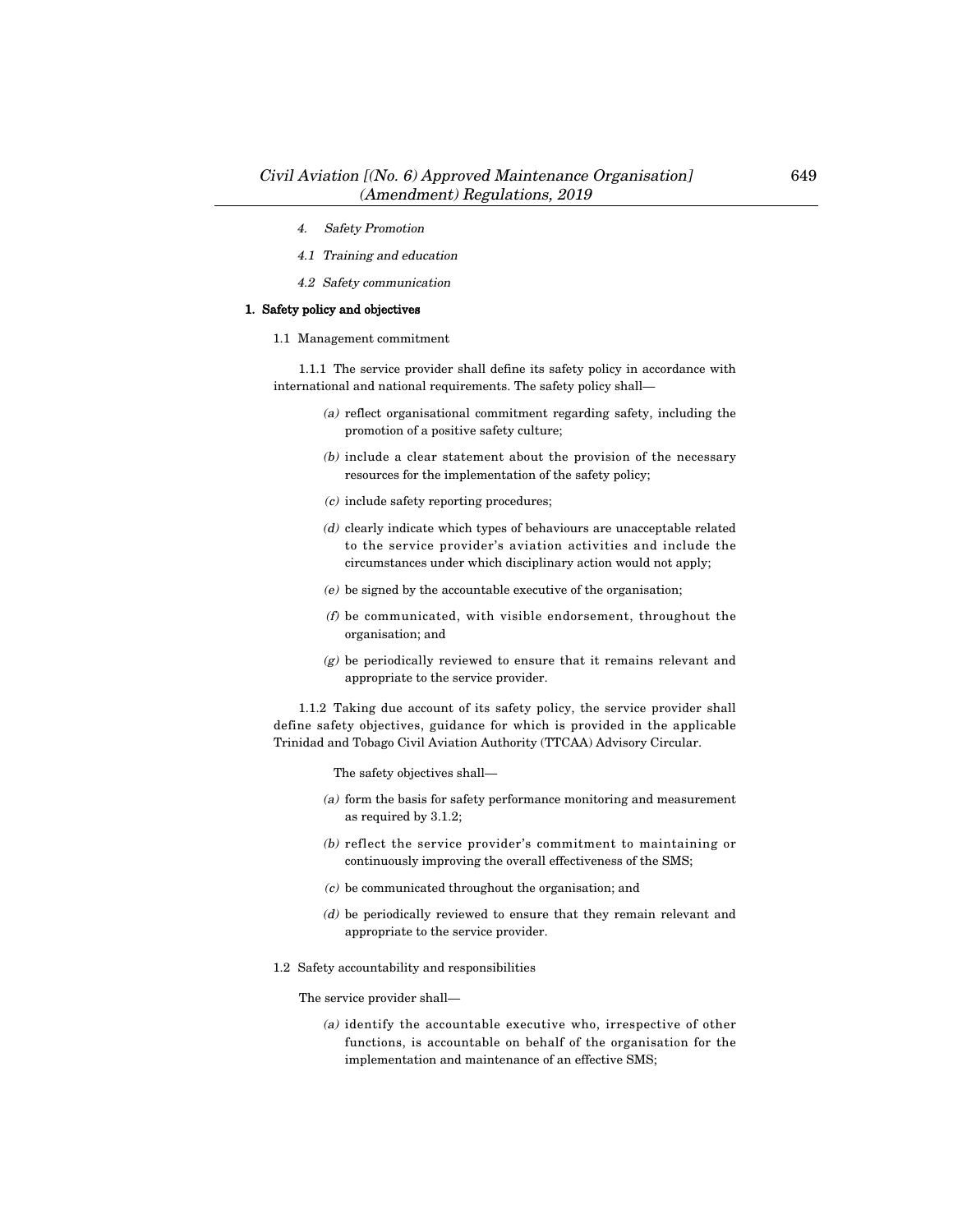- (b) clearly define lines of safety accountability throughout the organisation, including a direct accountability for safety on the part of senior management;
- (c) identify the responsibilities of all members of management, irrespective of other functions, as well as of employees, with respect to the safety performance of the organisation;
- (d) document and communicate safety accountability, responsibilities and authorities throughout the organisation; and
- (e) define the levels of management with authority to make decisions regarding safety risk tolerability.

#### 1.3 Appointment of key safety personnel

The service provider shall appoint a safety manager who shall be responsible for the implementation and maintenance of the SMS. Depending on the size of the service provider and the complexity of its aviation products or services, the responsibilities for the implementation and maintenance of the SMS may be assigned to one or more persons, fulfilling the role of safety manager, as their sole function or combined with other duties, provided these do not result in any conflicts of interest.

#### 1.4 Coordination of emergency response planning

The service provider required to establish and maintain an emergency response plan for accidents and incidents in aircraft operations and other aviation emergencies, shall ensure that the emergency response plan is properly coordinated with the emergency response plans of those organisations it must interface with during the provision of its products and services.

#### 1.5 SMS documentation–

1.5.1 The service provider shall develop and maintain an SMS manual that describes its–

- (a) safety policy and objectives;
- (b) SMS requirements;
- (c) SMS processes and procedures; and
- (d) accountability, responsibilities and authorities for SMS processes and procedures.

1.5.2 The service provider shall develop and maintain SMS operational records as part of its SMS documentation. Depending on the size of the service provider and the complexity of its aviation products or services, the SMS manual and SMS operational records may be in the form of stand-alone documents or may be integrated with other organisational documents (or documentation) maintained by the service provider.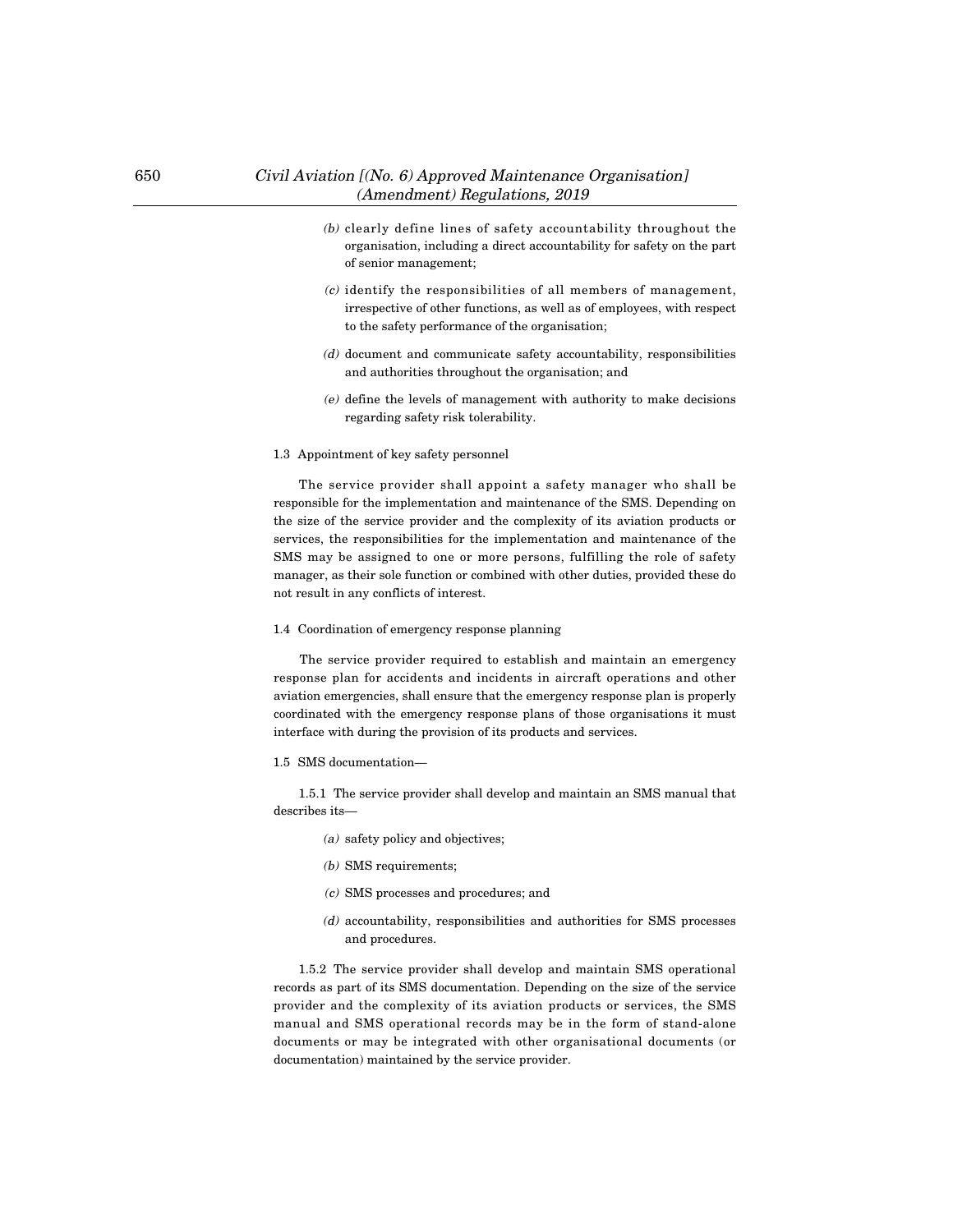## 2. Safety risk management

2.1 Hazard identification–

2.1.1 The service provider shall develop and maintain a process to identify hazards associated with its aviation products or services.

2.1.2 Hazard identification shall be based on a combination of reactive and proactive methods.

2.2 Safety risk assessment and mitigation–

The service provider shall develop and maintain a process that ensures analysis, assessment and control of the safety risks associated with identified hazards. The process may include predictive methods of safety data analysis.

### 3. Safety assurance

3.1 Safety performance monitoring and measurement–

3.1.1 The service provider shall develop and maintain the means to verify the safety performance of the organisation and to validate the effectiveness of safety risk controls.

3.1.2 An internal audit process is one method which may be used to monitor compliance with safety regulations, the foundation upon which SMS is built, and assess the effectiveness of these safety risk controls and the SMS.

3.1.3 The service provider's safety performance shall be verified in reference to the safety performance indicators and safety performance targets of the SMS in support of the organisation's safety objectives.

3.2 The management of change–

The service provider shall develop and maintain a process to identify changes which may affect the level of safety risk associated with its aviation products or services and to identify and manage the safety risks that may arise from those changes.

3.3 Continuous improvement of the SMS,

The service provider shall monitor and assess its SMS processes to maintain or continuously improve the overall effectiveness of the SMS.

### 4. Safety promotion

4.1 Training and education,

4.1.1 The service provider shall develop and maintain a safety training programme that ensures that personnel are trained and competent to perform their SMS duties.

4.1.2 The scope of the safety training programme shall be appropriate to each individual's involvement in the SMS.